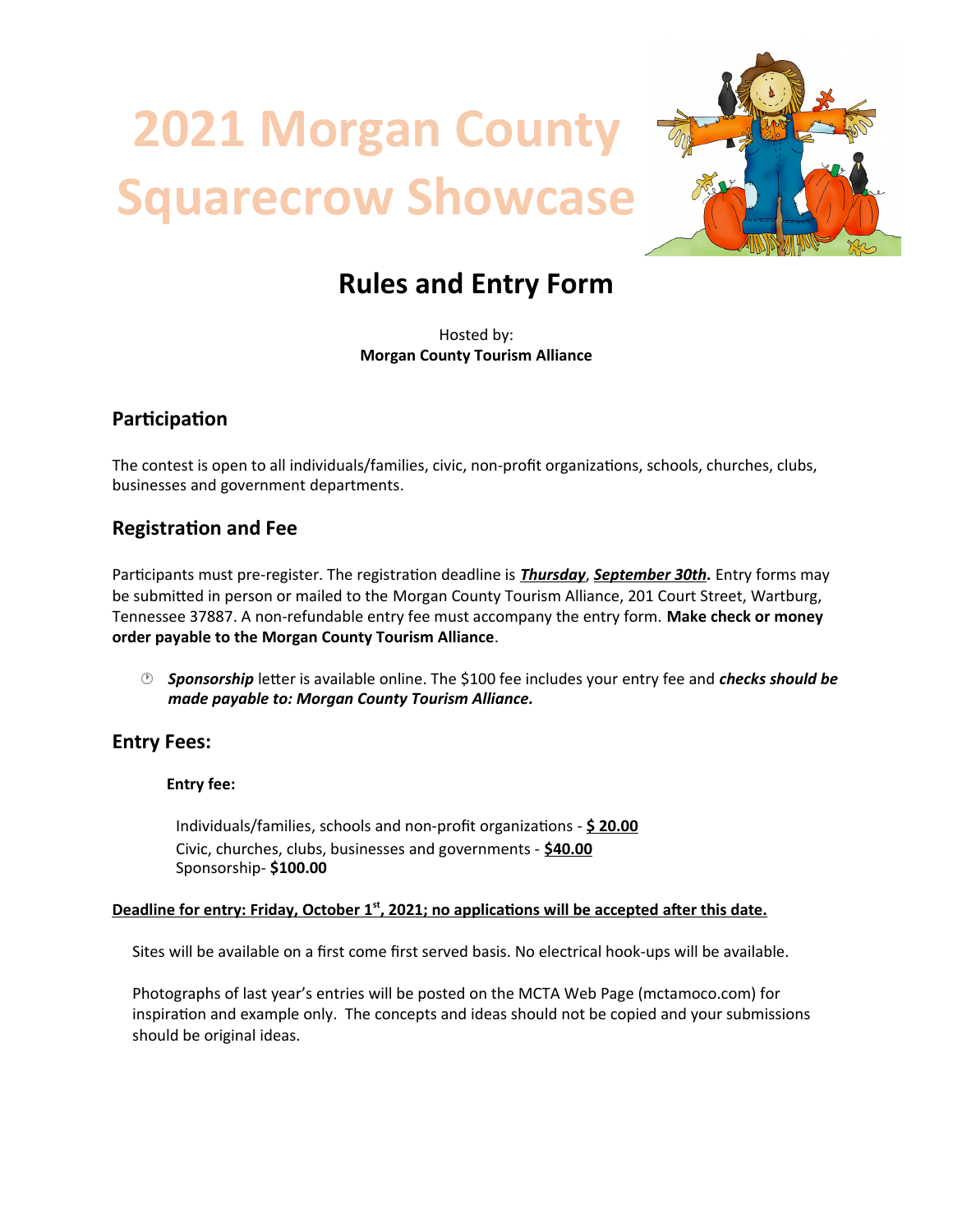#### **Awarded Prizes \$250**

\$100 – People's Choice (Combined votes from in-person and online voting)  $$75 - 1<sup>st</sup>$  Place Judged  $$50 - 2<sup>nd</sup>$  Place Judged  $$25 - 3<sup>rd</sup>$  Place Judged

**\* Winner of The People's Choice award WILL be eligible for judged contest.**

#### **Set-up and Removal**

Set-up dates are Monday, September 27th thru Friday, October 1st. You must call Event Organizer George Hawver @ 770) 634-4263 before setting up in order to obtain your location and sign with your name and number that is required to be displayed on your Squarecrow. Squarecrows must remain on display during the entire Squarecrow Showcase Event (October 1-31, 2021).

 **Removal dates are Monday November 1st thru Wednesday November 3rd . Squarecrows must be removed by Wednesday, November 3rd to allow preparations for Christmas decorations to be placed in the Square. If not removed during that time period, Squarecrows become the property of Morgan County Tourism Alliance and will be removed. Additionally, you will be disqualified from participation in future showcases.**

You are responsible for all trash, trash bags and other items not normally found on the square. All trash and associated items must be removed in their entirety and the square shall be left in a clean and orderly state.

The local merchant and courthouse trash/dumpster/receptacles are not permitted for this use.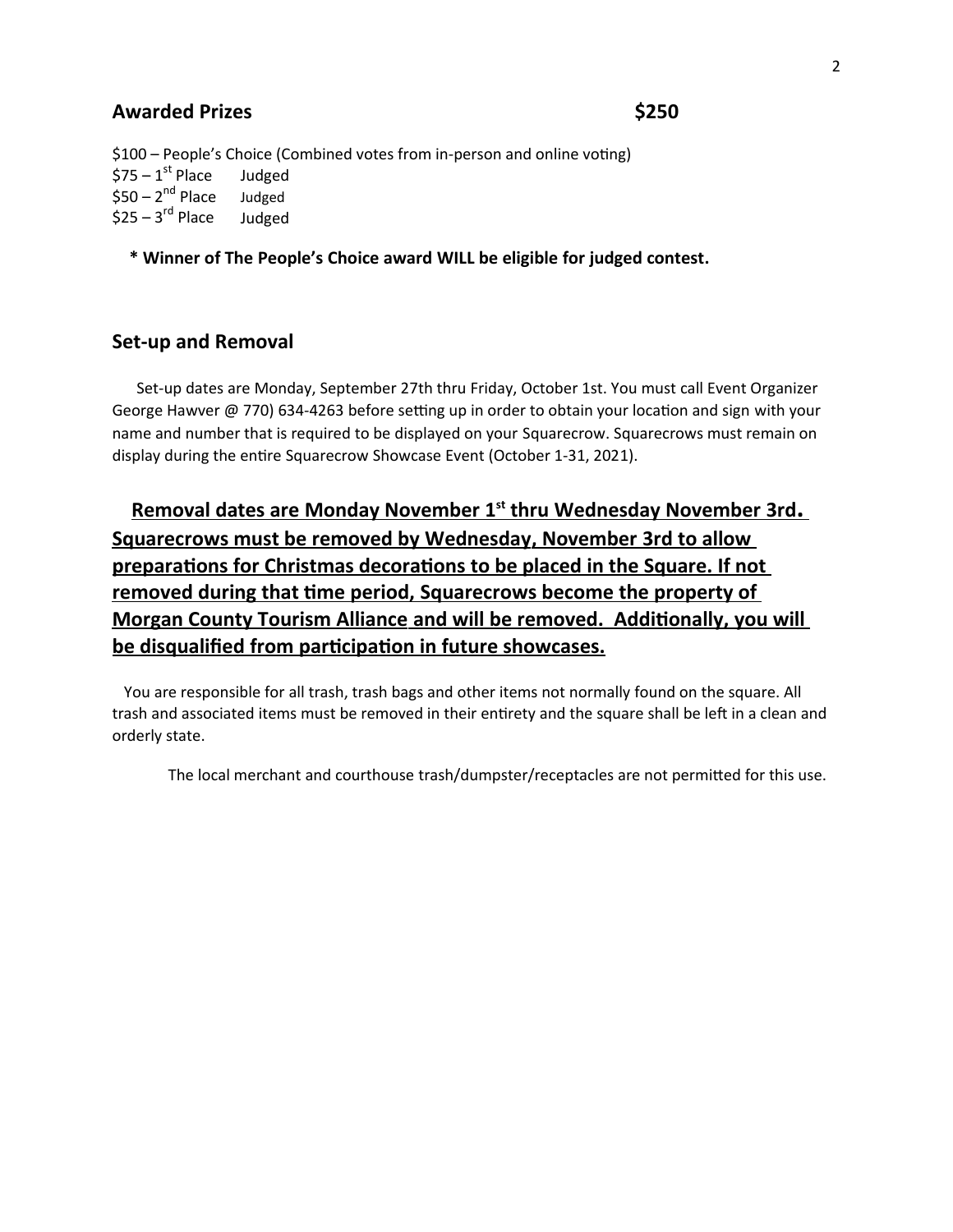#### **Squarecrow Entries**

#### **Construction**

All Squarecrow entries should be original, we understand that most costumes and some accessories will be purchased, but the actual structure of the Squarecrow should be made and not bought. Squarecrows will be subject to all weather conditions, therefore, construction materials should be durable and all ornamentation securely attached. The use of living materials is allowed, however, decorations such as cut pumpkins may not last the duration of the exhibition and therefore their use is discouraged. You may use additional props such as; corn shocks, straw bales (**Absolutely NO loose hay/straw**) a bench, wooden cutouts, bicycle, etc. as long as they remain within your site.

It is important to keep a watchful eye on your Squarecrow during the month of October. It may need occasional repairs due to wind and rain. We want the town to look nice throughout the entire month. If left unrepaired following damage or if the display becomes a safety hazard, your Squarecrow becomes the property of Morgan County Tourism Alliance and will be removed. Attempts to contact you to resolve issues in a timely manner will be made whenever possible.

NO item may be attached, tied onto or hung from any trees, fences, benches, monuments, lampposts, or signs. NO stakes, spikes or poles are to be driven into the ground on the square. All structures shall employ surface anchors such as sandbags. Placement of the Squarecrows must leave adequate walking space and wheelchair access to view displays safely around the Square. (Please be mindful of how you place your display, you may be asked to move it if it is obstructing a walkway).

**Only 1 advertising sign will be permitted in your display and it can only be 1.5ft X2ft (standard yard sign) or smaller**

#### **Limitations**

Squarecrow sites will be  $\frac{4'x8'}{$ . Exhibits may contain more than 1 Squarecrow as long as they fit into the allotted space, however points will be deducted from your score if exhibit exceeds your 4'x8' space.

**Squarecrows must not obstruct or impede pedestrian or vehicle traffic. Any Squarecrow that is taller than 6ft tall must be approved by the Tourism Alliance before set up week, so we can place the Squarecrow in an appropriate location according to space.**

Squarecrows must be in good taste. They cannot be gruesome, bloody, or scary, and cannot reflect controversial social or political situations. We reserve the right to deny entry privileges of displays to be considered offensive or not "family friendly". Business entries may contain only one business advertising per entry.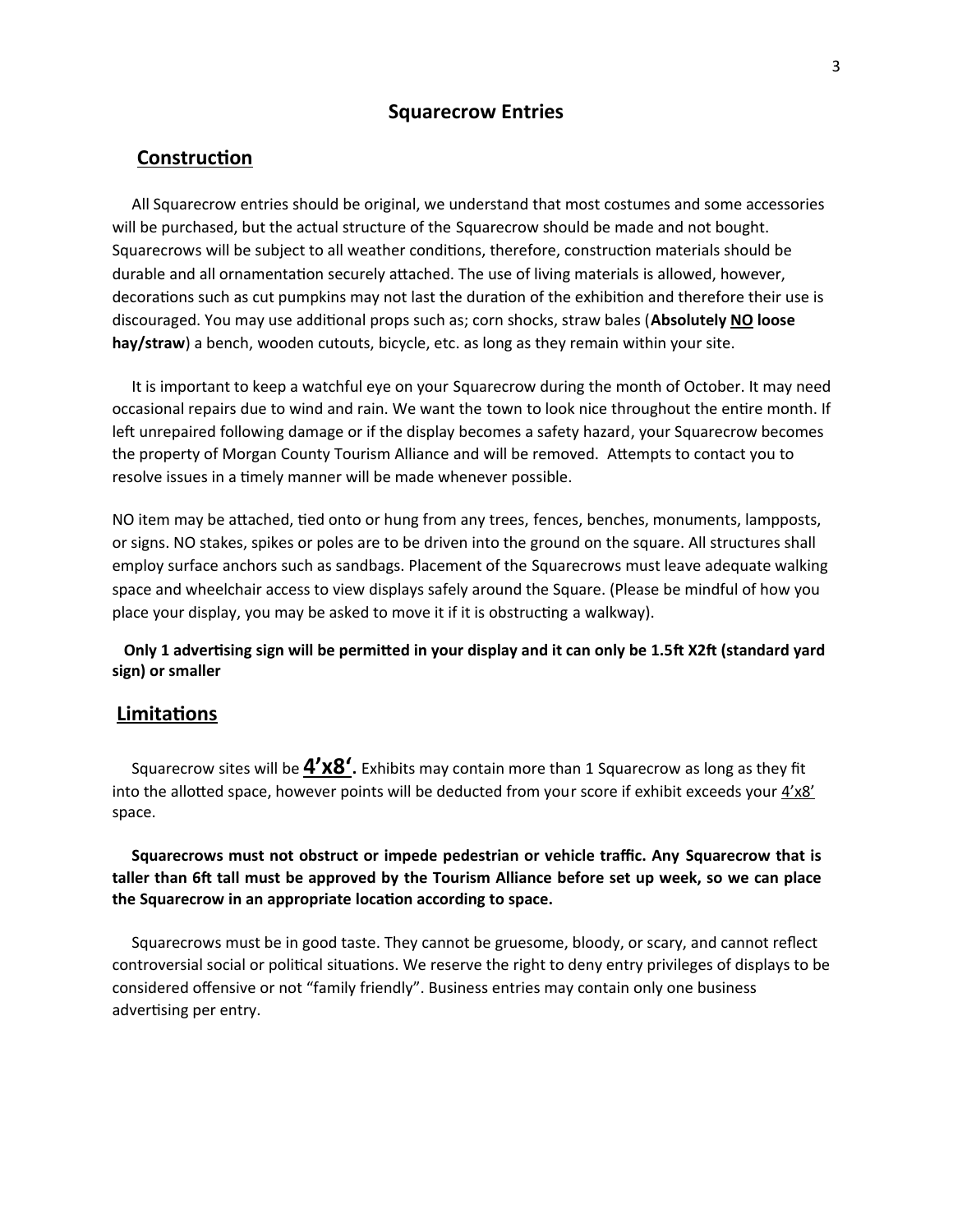### **Entry/Display Signage**

A numbered sign with the exhibitors name and assigned number will be provided to each exhibitor and it must accompany each exhibit (this will help friends & family find entries when visiting the square). Political statements are not permitted however; business entries may contain advertising for your business.

#### **Damage**

The Morgan County Tourism Alliance, Morgan County, or the City of Wartburg, nor their agents, shall not be held responsible for any damage (weather, theft, vandalism etc.) to Squarecrow entries.

#### **Voting**

All categories except "People's Choice" will be judged by an impartial panel during the first week (Oct 4-8) so the displays will be fresh and in their best condition. Make sure your entry is complete no later than Monday, October 4th to be included in this judging. Squarecrows will be judged on complexity, detail, use of props, overall appearance, originality, and adherence to the rules and regulations. Voting for the Peoples' Choice Award will be conducted from October 1st to October 31st at the Courthouse Suare Gazebo and on Facebook. The in-person votes will be added to the Facebook likes made to the original Morgan County Tourism Alliance Official Voting post will count. Ballots will be placed in the ballot box located under the gazebo. Winners will be announced on October 31<sup>st</sup> during the Trunk or Treat event on the Square. Prizes may be claimed at the Tanner Store/Morgan County Tourism Alliance the following week.

A random voter on the social media contest will be selected to win a Tanner's Store T-shirt.

#### **Disclaimers**

The Morgan County Tourism Alliance, Morgan County Government, City of Wartburg, or their agents shall not be held responsible for any injury or damage associated with the 2021 Squarecrow Showcase.

It is also understood that use of photos, stories about the Squarecrow entries, and prize winners may be used for publicity and promotion of the event and Morgan County Tourism.

#### **More Information**

For additional information about the contest, or to obtain an entry form, please go to the Morgan County Tourism Alliance website: https://www.mctamoco.com

If you would like to become a Sponsor of the 2020 Squarecrow Showcase, please contact [secretarymcta@gmail.com](mailto:secretarymcta@gmail.com) for information.